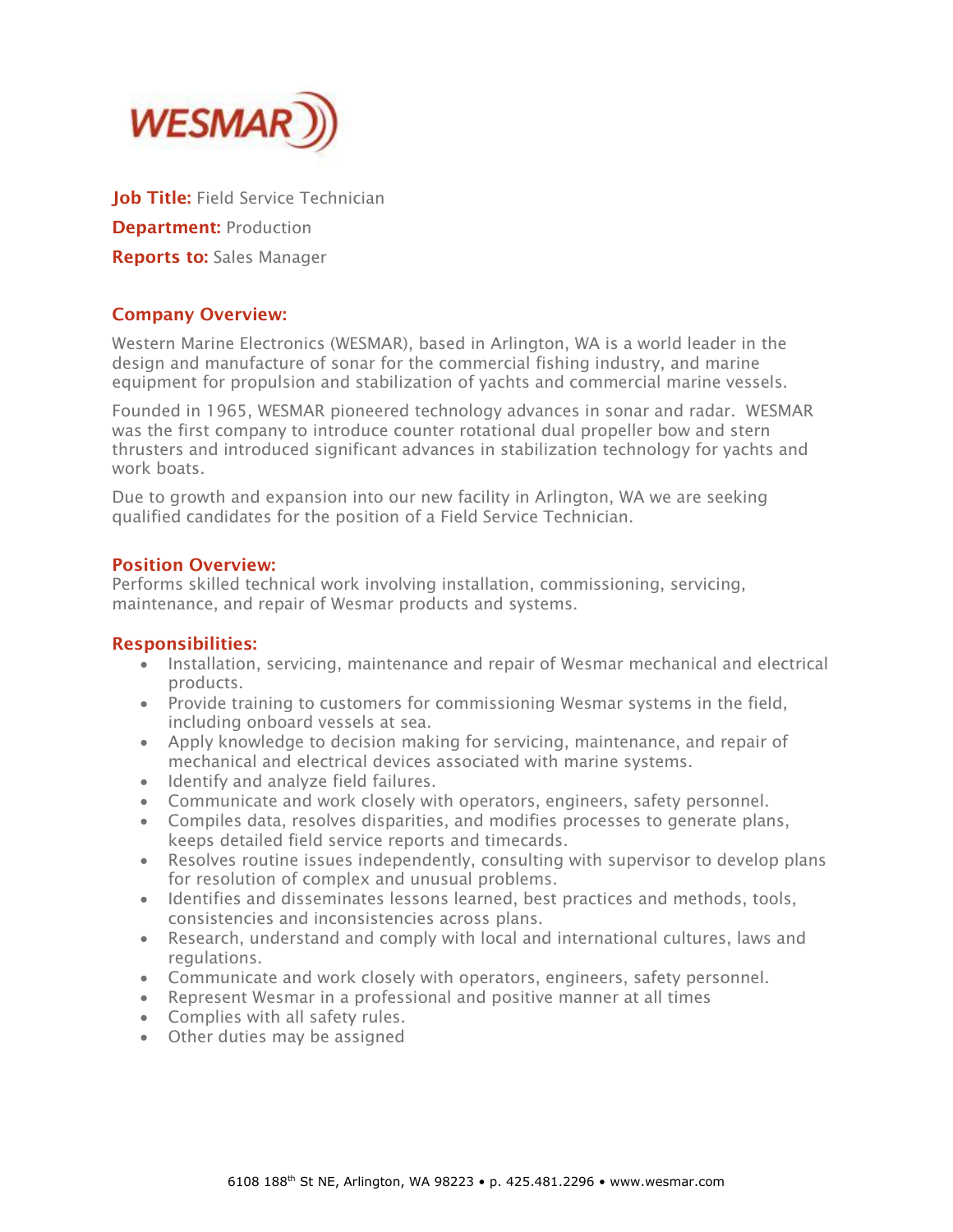

# Qualifications:

- Associate's degree (A.A.) or equivalent from two-year College or technical school; or related experience and/or training; or equivalent combination of education and experience.
- Training in mechanical and electrical maintenance, assembly and repair of Wesmar Marine products would be ideal.
- Ability to read and comprehend instructions, technical and procedure manuals, short correspondence, and memos.
- Ability to write routine reports, analysis reports, correspondence. Ability to effectively present information in one-on-one and small group situations to customers, clients, and other employees of the organization.
- Proficiency in writing reports, business correspondence and manuals
- Ability to add, subtract, multiply and divide in all units of measure, using whole numbers, common fractions, and decimals.
- Ability to compute rate, ratio and percent and to draw and interpret bar graphs.
- Ability to solve practical problems and deal with a variety of concrete variables in situations where only limited standardization exists.
- Ability to interpret a variety of instructions furnished in written, oral, diagram, or schedule form.

## Computer/Technology Experience:

• Proficiency with Microsoft Word, Excel and Outlook

## Certificates/Licenses:

• None Required

## Work Environment:

- Varied environment including manufacturing shop floor and standard office environments with desktop business equipment and frequent telephone calls.
- Noise level is moderate.
- This position will also be required to perform duties under potentially hazardous conditions including shipyards, offshore and at sea on vessels.

## Physical Demands:

- Regularly required to sit for long periods.
- The employee must constantly reach with hands and fingers.
- Employee must be able to work in close contact with small and large groups.
- Frequent hearing and talking is required.
- The employee will be required to lift up to 75lbs. on an occasional basis.
- Due to the nature of our marine systems and applications, it may occasionally be necessary to move and maneuver loads in excess of 75lbs, in such cases the Service Tech shall seek assistance or utilized mechanical aids as necessary to ensure that no individual is subjected to loads in excess of 75lbs.
- The employee will be required to climb (stairs) and work at varied heights in all weather conditions at remote national and international locations.
- Flies' commercial airlines to various locations and drives rented vehicles and/ to work sites.
- Must be able to work offshore in marine vessels and close quarters.